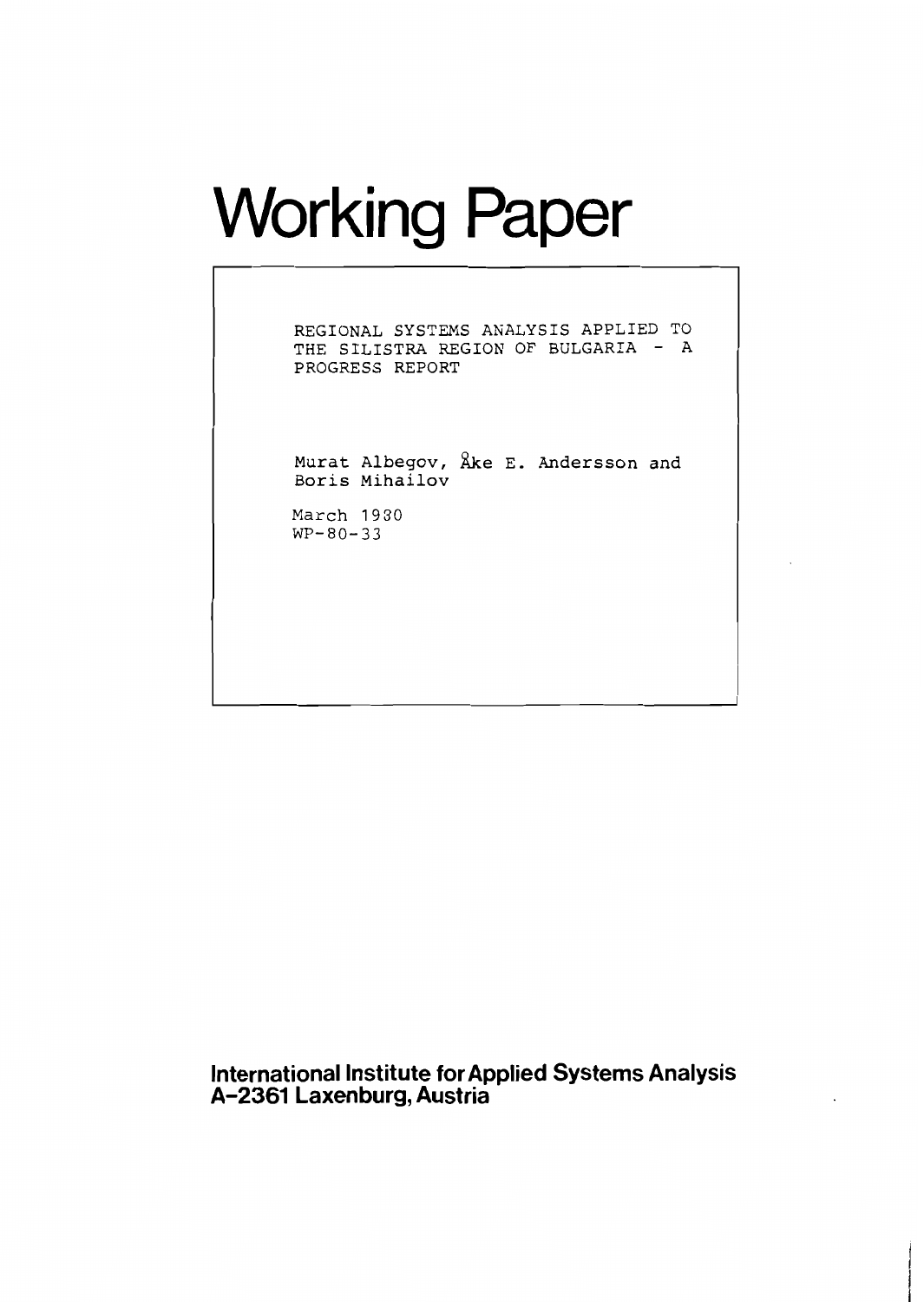NOT FOR QUOTATION WITHOUT PERMISSION OF THE AUTHOR

REGIONAL SYSTEMS ANALYSIS APPLIED TO THE SILISTRA REGION OF BULGARIA - A PROGRESS REPORT

Murat Albegov,  $\lambda$ ke E. Andersson and Boris Mihailov

March 1930  $WP - 80 - 33$ 

Working Papers are interim reports on work of the International Institute for Applied Systems Analysis and have received only limited review. Views or opinions expressed herein do not necessarily represent those of the Institute or of its National Member Organizations.

INTERNATIONAL INSTITUTE FOR APPLIED SYSTEMS ANALYSIS A-2361 Laxenburg, Austria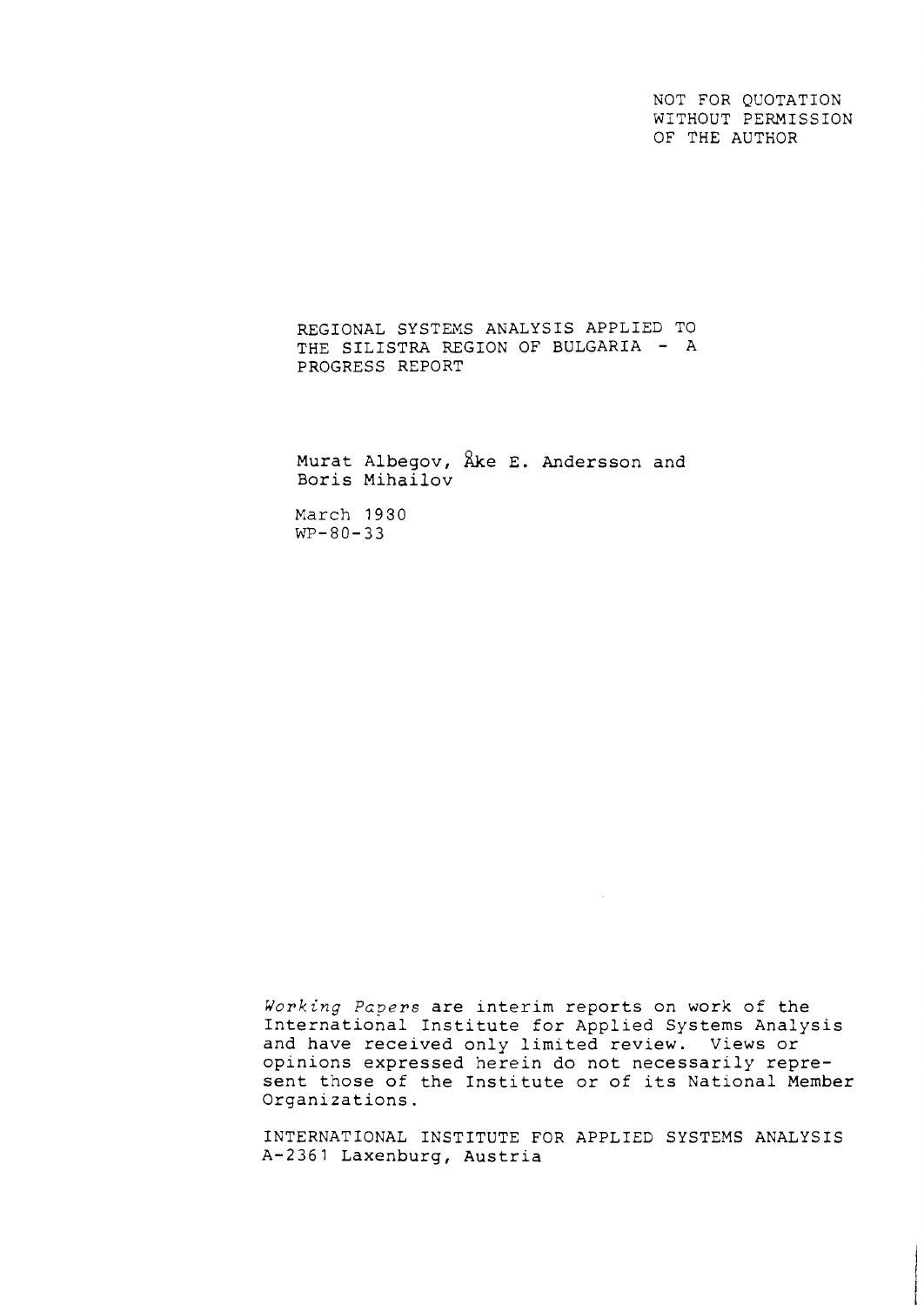PREFACE

Regional policy problems are universal. This means that all countries need good methods for analyzing and solving their regional problems. Models for regional policy making and planning have also been worked out in scientific institutions. It is obvious that these abstract models are often not specific enough to be used in policy making but have to be adapted to the institutional, historical and natural conditions of the specific region to be planned. It is also necessary to integrate the<br>models within a comprehensive system analytical framework. It models within a comprehensive system analytical framework. is one of the ambitions with the Silistra regional case study reported in this paper, to test the possibility of applying regional policy models, developed in Bulgaria, at IIASA and elsewhere, to the solution of the Silistra development problems and to regional planning issues in other Bulgarian regions. This paper describes briefly the work undertaken by scholars within the Regional Development Task and elsewhere at IIASA on this topic.

> Nurat Albegov Task Leader REGIONAL DEVELOPMENT TASK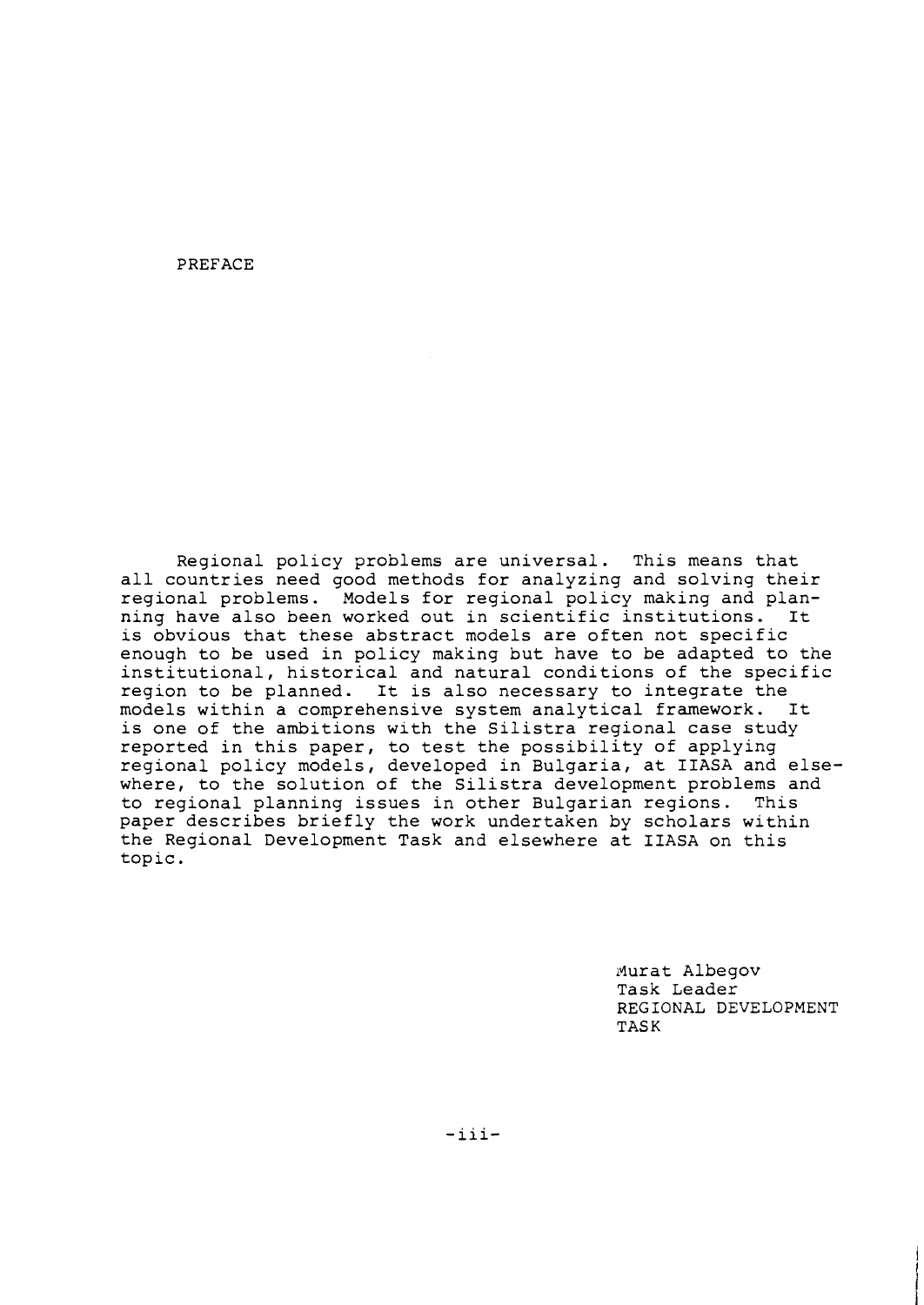REGIONAL SYSTEMS ANALYSIS APPLIED TO THE SILISTRA REGION OF BULGARIA - <sup>A</sup> PROGRESS REPORT

Murat Albegov,  $\lambda$ ke E. Andersson and Boris Mihailov

#### INTRODUCTION

In the middle of 1977, a formal agreement between IIASA and Bulgaria was signed which foresaw joint work on the Silistra case study. This work was begun in the 'beginning of 1978 when the group of collaborating institutions in Bulgaria began active participation in the work, and the liaison between the two groups became regular. Since then, periodic meetings, seminars and workshops have been held:

- 1. Task Force Meeting I, held at IIASA (May 1978).<br>2. Seminar "Interdisciplinary Discussion on the
- Seminar "Interdisciplinary Discussion on the Coordination of work on the Silistra Region Development," held in Sofia (March 1979).
- 3. Task Force Meeting 11, held at IIASA (May 1979).
- 4. Workshop "Models of Regional Development Planning," held in Burgas (October 1979) .

The results of the first meeting have been published in the IIASA series (CP-79-7) .

The aim of the present paper is to briefly evaluate the work done to date and formulate the aims of future work.

#### PROBLEMS ADDRESSED IN THE SILISTRA STUDY

The most important problem to be solved in the Silistra case study is to develop a consistent approach to regional development planning and policymaking in Bulgaria.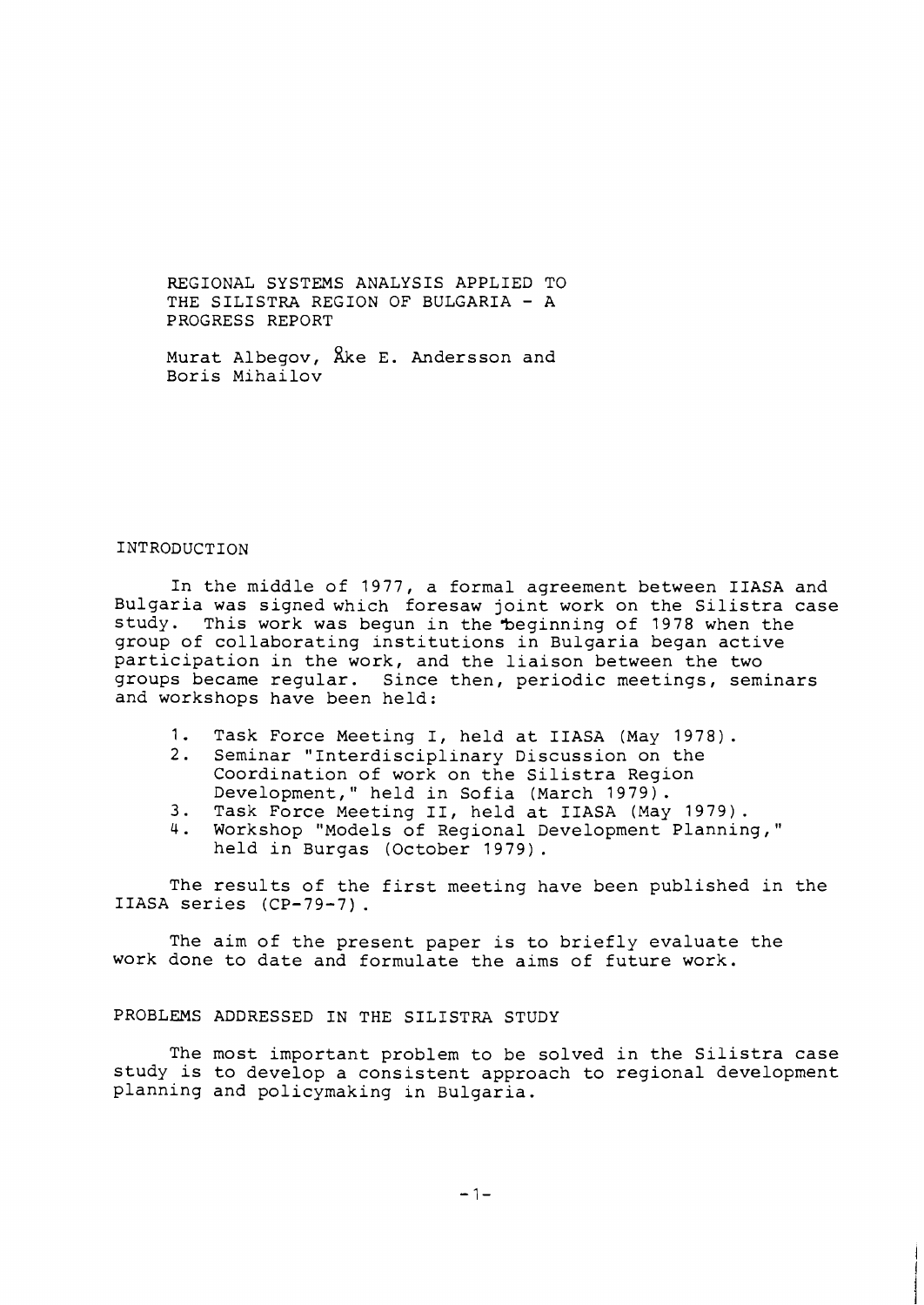The more specific aims and goals of the project are the following.

A strategic policy for regional development should be created together with the necessary system of models for this purpose. These models should shed light on the importance of the interdependencies between regional subsystems and give an indication of how different regional subsystem models can be coordinated.

An important problem to be solved in the general analysis is to generate consistent scenarios for population development in different regions. The total number of regions of which Silistra is one is 28. This analysis should include a study of migratibn scenarios and their relation to economic policies in the different regions.

An important problem in the regional context is sectoral specialization of the regional economies. This involves policies for the selection of agricultural, industrial and service sectors in the country and its different regions. This analysis should take into account an efficient use of resources such as labor, investments and natural resources like water and land.

For the Silistra region as such, the most important problem is to devise efficient land use and locational policies and its consequences for the deveiopment of settlement and service systems. This study should include an analysis of the principles of administration and settlements.

Silistra is a region of great importance for agricultural production and is expected to be a center of agriculture also<br>in the future. This means that methods for strategic agricul-This means that methods for strategic agricultural policies must be developed and adapted to the region. The current policy problems include efficient land use, crop and livestock structures and the use of water and energy.

The industry of Silistra is currently not large but a general expansion of manufacturing industry can be foreseen for Bulgaria and should also be reflected in industrial policies for the Silistra region.

The development of agriculture and manufacturing industry in different parts of the region are highly dependent upon regional water resource development. To this end, it has been requested that water resource development policies should be an important part of the study.

The design of new settlement systems, changes in location patterns will inevitably lead to requirements for new transportation and communication capacity in the region. This involves the analysis of the relation to other regions in Bulgaria as well as designs of new transportation strategies for the region as such. Included in this are better forecasts of transportation demands as well as development of efficient transportation investment policies.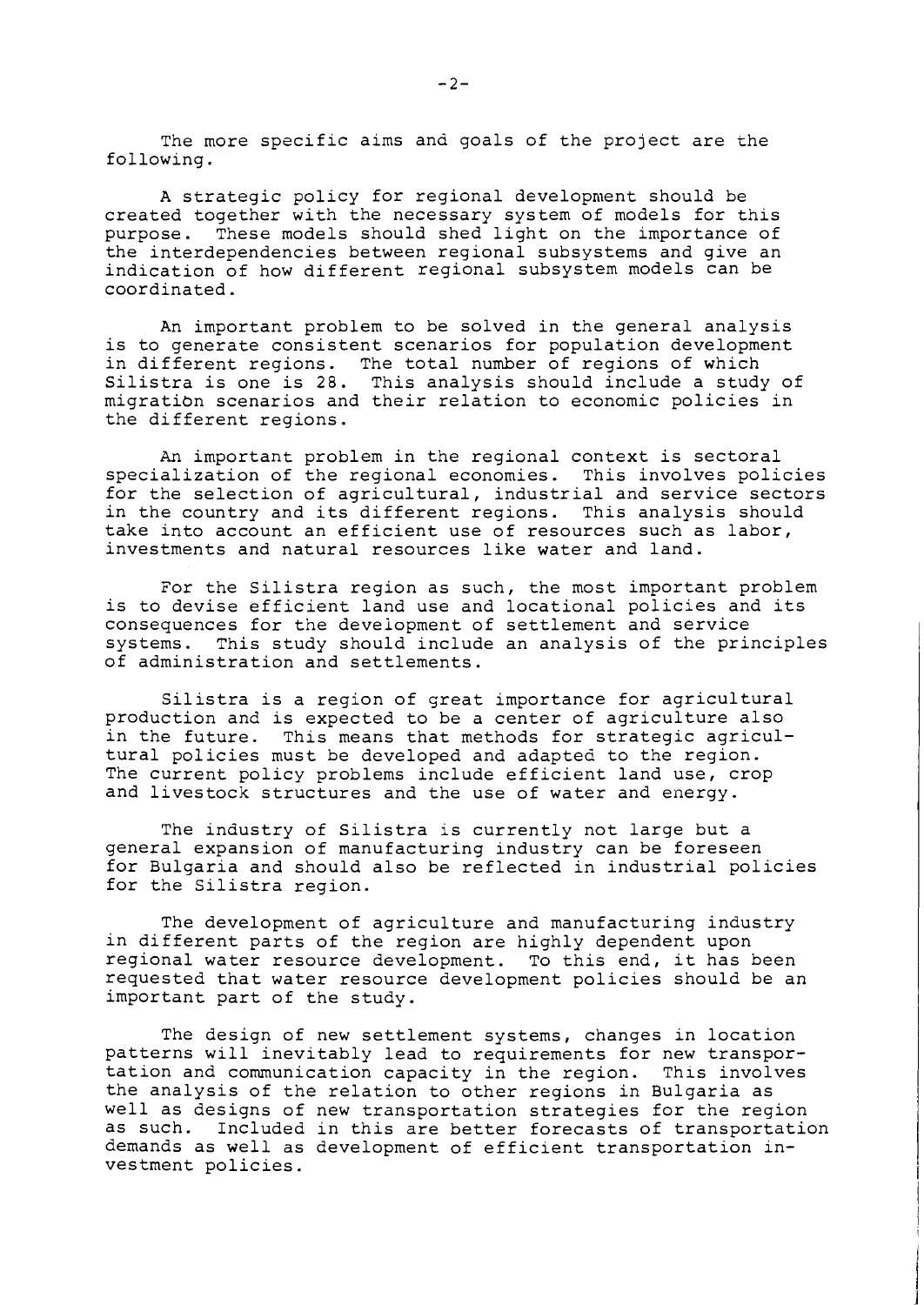Finally, the Silistra region has up to now been able to avoid many of the environmental problems of other, densely populated regions of the country. Industrialization and change of agricultural policies as well as water resource development can easily lead to environmental deterioration. It is requested that the development of methods of strategic economic policy for the regions should take environmental protection into proper account. In connection with this environmental study it is also necessary to analyze the relation between general development of the economic capacity of the region, environmental standards, patterns of diseases and efficient health care policies.

The general aims of the Silistra region development can be given a precise formulation (in accordance with the viewpoint of local decisionmakers) in the following way:

- a) to maximize the rate of regional growth (in general terms) taking into account agricultural, as well as industrial and service sectors;
- b) to keep regional agriculture on a level no less than the existing one in terms of national production;
- c) to reach tne national structure of industrial development;
- d) to decrease outmigration from the region as well as intraregional rural-urban migration; and
- e) to maximize the growth of the average wage rate for the region as a whole.

Taking into account the necessity to address all these goals, an elaboration of different approaches began in 1978.

## THE CHOICE OF SYSTEMS ANALYSIS APPROACH

Regional systems analysis is an application of systems analysis to policy making in a dynamic and spatial perspective. Space can be handled in essentially two ways. We can either analyze the problem in continuous space as proposed by Martin Beckmann, Tonu Puu, Walter Isard and Edwin Mills, inter alia. The other principle is to subdivide the total space (for instance the nation) into a discrete set of regions. We have in our development of a systems analysis approach to regional development generally chosen the discrete, regional approach to spatial analysis. In most cases we have also chosen to handle time as a discrete set of time periods.

The policymaking problems are mostly in regional development analysis of a long-term nature. This means that uncertainties are a rule rather than an exception. Furthermore, we cannot expect these uncertainties to be well-structured in the sense that one can apply stochastic theory to the handling of them. It is rather the case that the uncertainties are of a more fundamental and illstructured nature. For a region, the development of certain crucial national or international parameters (like the price of oil) is impossible to forecast in a more or less reliable way. We have found development scenarios for such external important parameters to be a much more promising approach.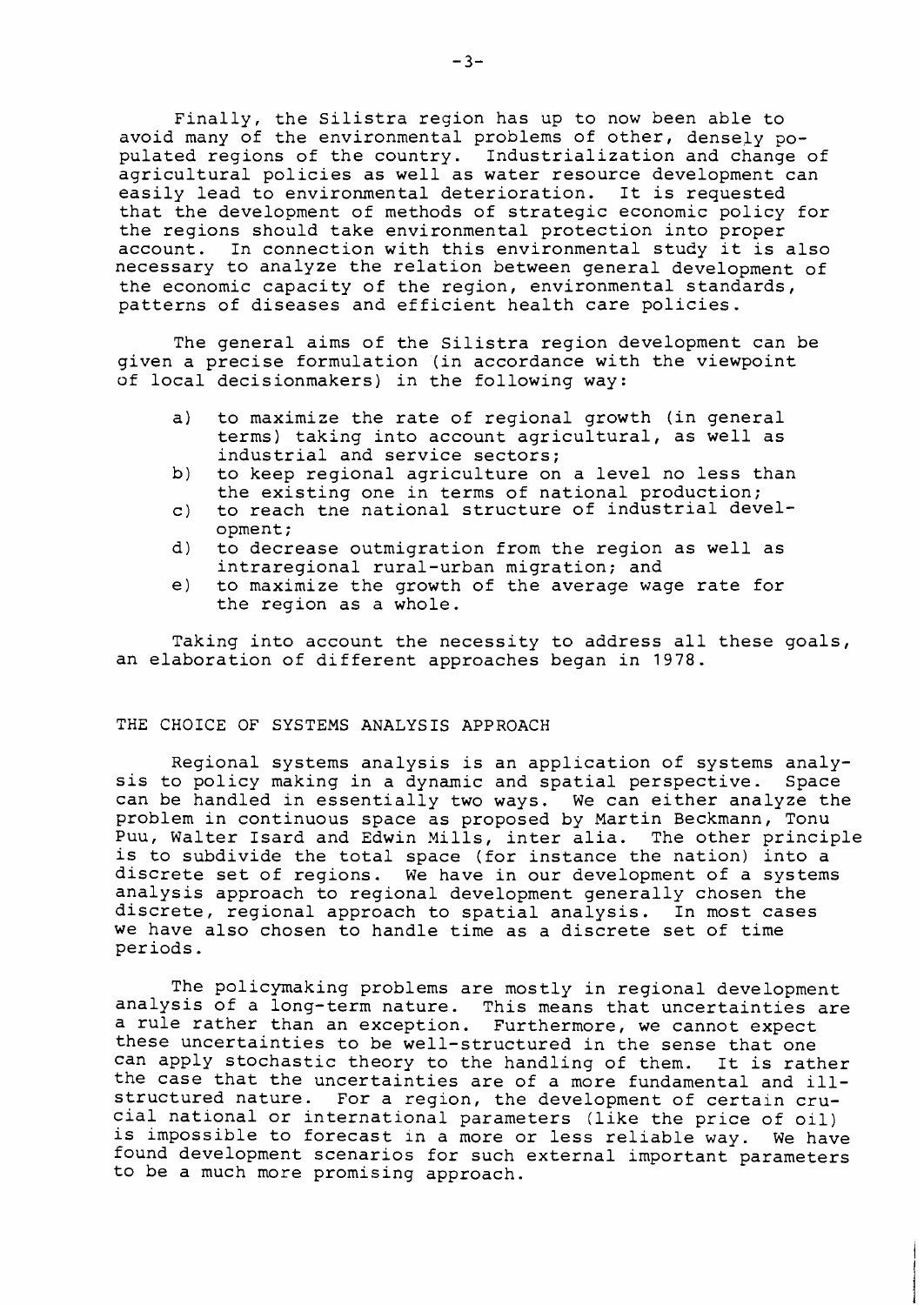Principles of Regional Decomposition

In a purely theoretical general equilibrium analysis of the kind proposed by Debreu (1959)\* each decision variable, for in-<br>stance the quantity to be produced, is indicated by time, deci-Principles of Regional Decomposition<br>In a purely theoretical general equilibrium analysis of the<br>kind proposed by Debreu (1959)\* each decision variable, for in-<br>stance the quantity to be produced, is indicated by <u>time, de</u> sion maker, type of commodity and region. To prove the existence of a solution to such an interreqional equilibrium problem, even with an infinitely large number of consumers and producers, is not impossible in a static situation. However, this approach requires a large number of simplifying and not very realistic assumptions about convexity of preference and production sets. Such assumptions are normally not valid in the real world.

The extension of this approach to realistic transportationcommunication technologies and situations of growth and development has never been possible as an extension of the basic static theory. To cope with policymaking problems in such a dynamic, interdependent regional production and consumption system, decomposition and simplification is necessary. Simplification through decomposition and structuring of the regional development problems has been proposed by many analysts in the market- and plan-oriented economies. Some prominent names in this field are Walter Isard, Vasilii Leontief, Abel Aganbegyan and Alexander Granberg. Common to the approaches of these scientists is simplification through linearization of technologies for production, transportation, and consumption of commodities. With linearization it is mostly possible to solve problems with hundreds of regions and a rather large number of production sectors and different categories of households.

Two types of criticisms can be raised against the linearized approach proposed by Leontief and others. The first criticism concerns economies of scale in production and transportation of commodities. Economies of scale in production leads to nonlinearities, which however, for sufficiently large regions are of limited importance. Leontief and similar world regional modelers can thus claim that linearization is of no real importance for their regional policy problems. In a national regional problem formulation one must however take this criticism seriously. The regions which form a part of a nation are normally rather small and economies of scale cannot be disregarded in the model formulation.

Furthermore, transportation and communication are phenomena which cannot, according to modern transportation-communication theory, be linearized but are non-linear on any scale of aggregation. It can, in fact, be argued that the higher the level of aggregation, the more non-linear it becomes.

From this point of view our approach to regional systems analysis has not been limited to simplification or linearization but in the cases where the linearization was justified, it was widely used.

<sup>\*</sup>Debreu, G., Theory of Value, Cowles Foundation Monograph 17. New York: John Wiley and Sons Inc., 1959.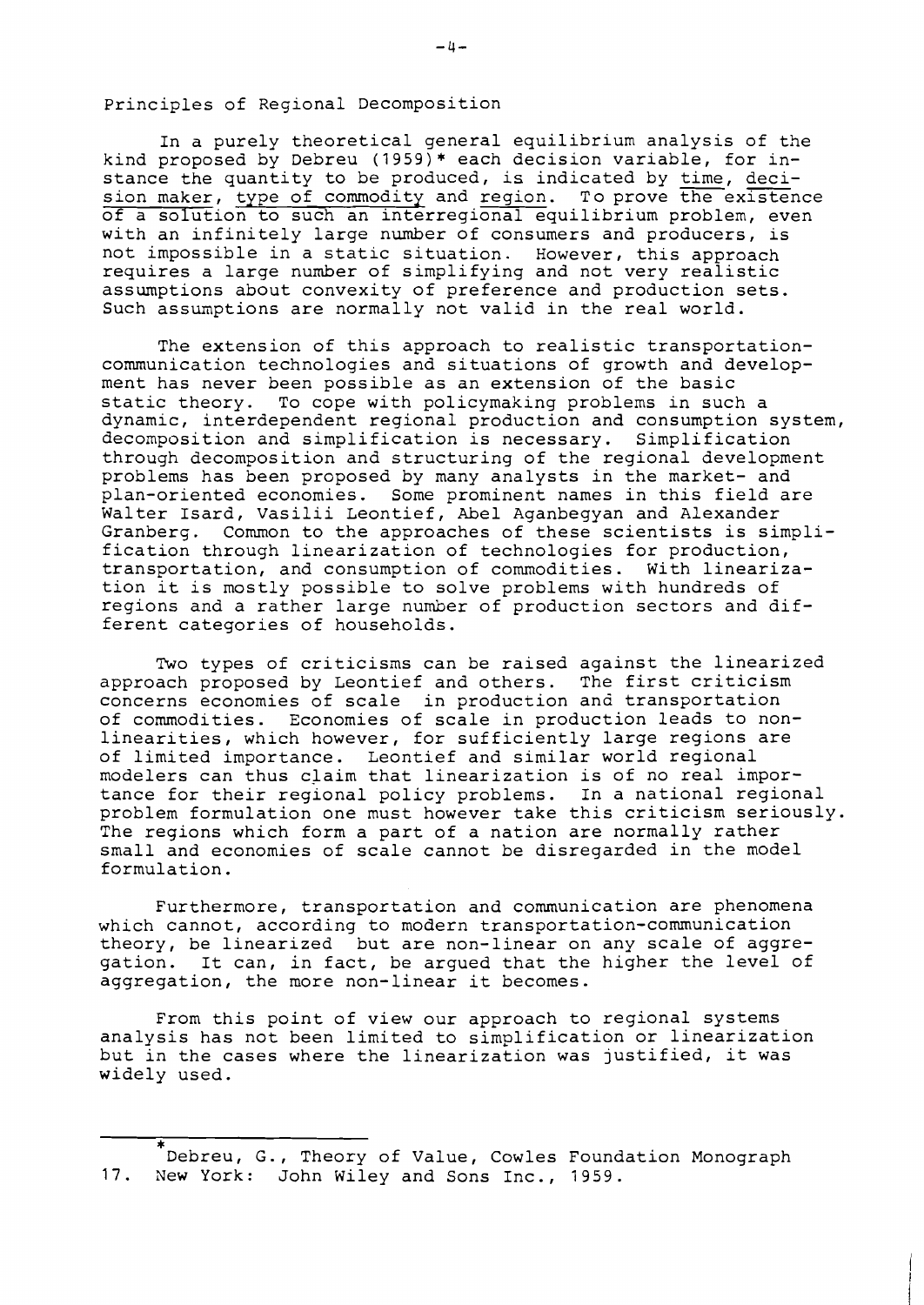We have rather chosen to simplify the long-term regional policymaking problems through decomposition of the total problems into a set of interlinked models. These submodels are linear, non-linear, integer or real-valued in accordance with the best formulation of the problem and the technologies and behaviors reflected by the models.

Decomposition and Structuring of the Regional Policy System

In decomposing a regional policy problem, there are basically two principles.

- A. A procedure based on successively constraining policy actions from an international through a national, down to the regional level. (Topdown approach).
- B. Another approach is to start with the planning of the individual region, aggregating those plans up to a national level, and then confronting the regional and national aggregates with the world markets. (Bottom-up approach).

At the same time, a third approach can be mentioned which is in fact the further development of A with respect to mutual regional interdependence.

It has often been assumed that these approaches are related to different institutional frameworks. This is only partially true. It is true that international organizations tend to prefer the interdependency approach. It is also true that planning in some fairly decentralized countries like the Scandinavian, has been more oriented to the "bottom-up" approach. In reality, the scale of the region is more important for the choice of approach. A relatively large region cannot disregard the impact of its policies on other reglons and even on the nation as a whole. In such a case, it is fairly natural to use the interdependency approach in which the policies of the large regions are considered simultaneously in its natural context. In the case of small regions, one can safely disregard the effect of each one of the small regions on other, larger regions and the nation as a whole. In these cases causality tends to go in a one-way direction. International and national technological and market development determine the action possibilities for the regions, while it can be safely assumed that the actions taken in any single region will not influence national and international development to any significant degree.

Since the Silistra region is relatively small, the first two approaches ("top-down" and "bottom-up") were used to date in the IIASA study.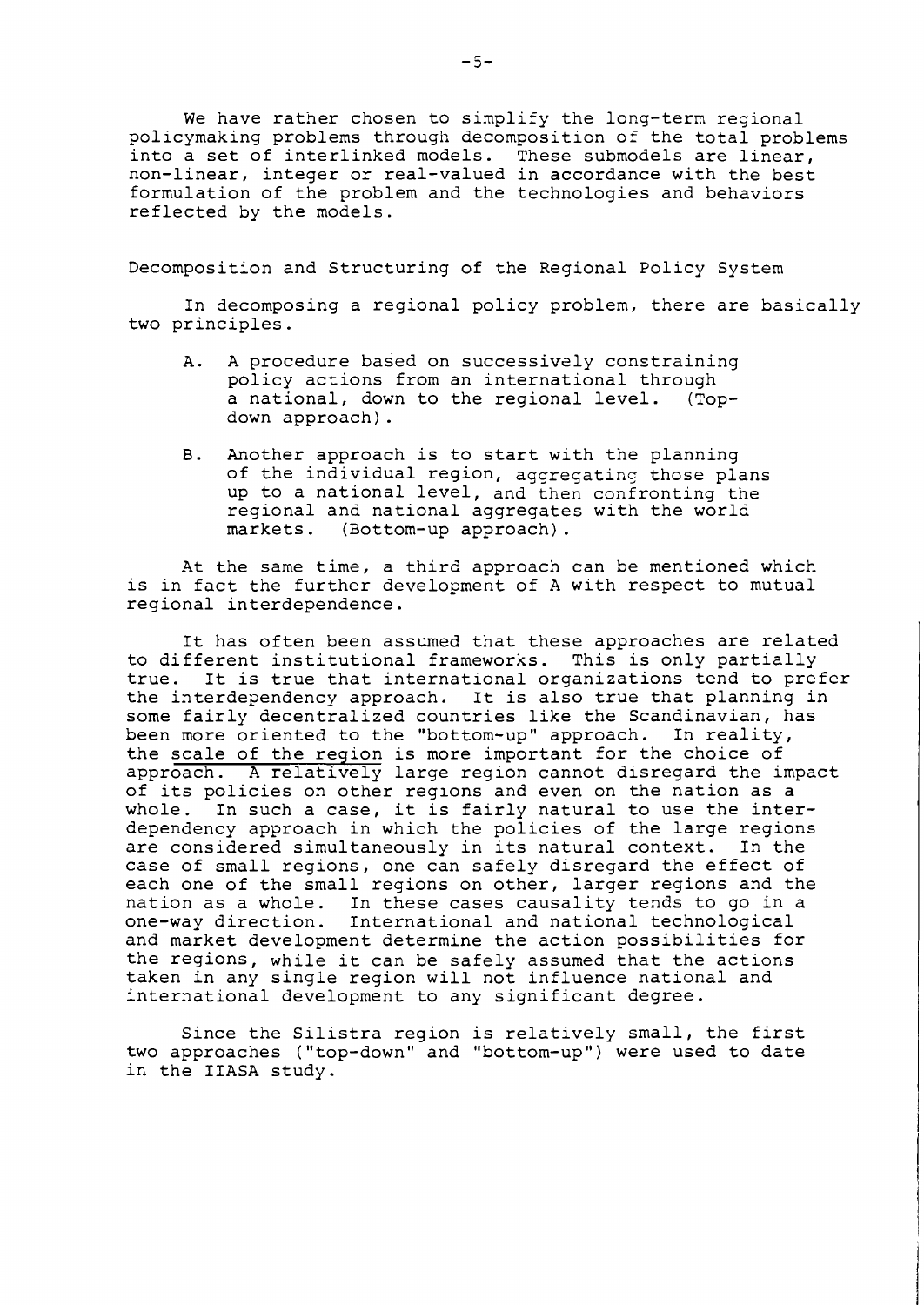METHOD A: THE TOP-DOWN APPROACH TO REGIONAL SYSTEMS ANALYSIS

Silistra is, in comparison with Bulgaria as a whole, very small both in terms of employment and production. This means that decisions taken at a national level and international level on development of technology and trade patterns will be important constraints for the decision maker of the Silistra region. This implies that it becomes extremely important to predict the development at the national level and its regional consequences in order to use these development tendencies as external constraints.

It must be stressed that the construction of such national and international scenarios do not necessarily have to be devel-<br>oped by central research organizations. In theory, and very oped by central research organizations. often in practice, such scenarios can be developed within the<br>region. Economies of scale in gathering and processing of Economies of scale in gathering and processing of information, however, provide strong economic arguments for having the national and international development scenarios centrally produced.

This is also the reason why models for analysis of sectoral development have been constructed in cooperation with central research institutes in Sofia.

During 1979, and especially at the Conference at Burgas (aulgaria) in October 1979, an extensive cooperation on development of national sectoral models was set up. It was then agreed that the multi-sectoral model developed by Lars Bergman, the INFORUM model as developed by Almon and Nyhus, and the TURNPIKE model, developed by Ake Andersson should be used in an interactive fashion to generate sectoral growth scenarios. These three models have complementary features. The TURNPIKE model is a model that searches for the growth maximizing investments policy for an economy that is supposed to grow with an equilibrium between supply and demand during the whole growth process. The model requires input-output and investment coefficients to be determined outside the model. This is done in two stages. One stage by application of the method for estimation of capital output ratios developed by David Batten, Dino Martellato and Ake Andersson. Another procedure is to use the estimates of energy and labor input coefficients as determined by the MSG model, developed by Lars Bergman. The result of this interactive procedure is a development of investment and consumption patterns that can be used to feed the INFORUM model to generate a yearly trajectory for the different sectors. The outcome of this package of sectoral models is a set of price, production, investments and employment scenarios for the different sectors of the Bulgarian economy. The fusing of these different scenarios into a limited number of common planning scenarios for the sectoral development is evidently a political problem that must be solved by Bulgarian policy makers.

At the next stage of analysis the interregional location of employment, investments and production model (MIRROR model) is used. This model uses as initial information the national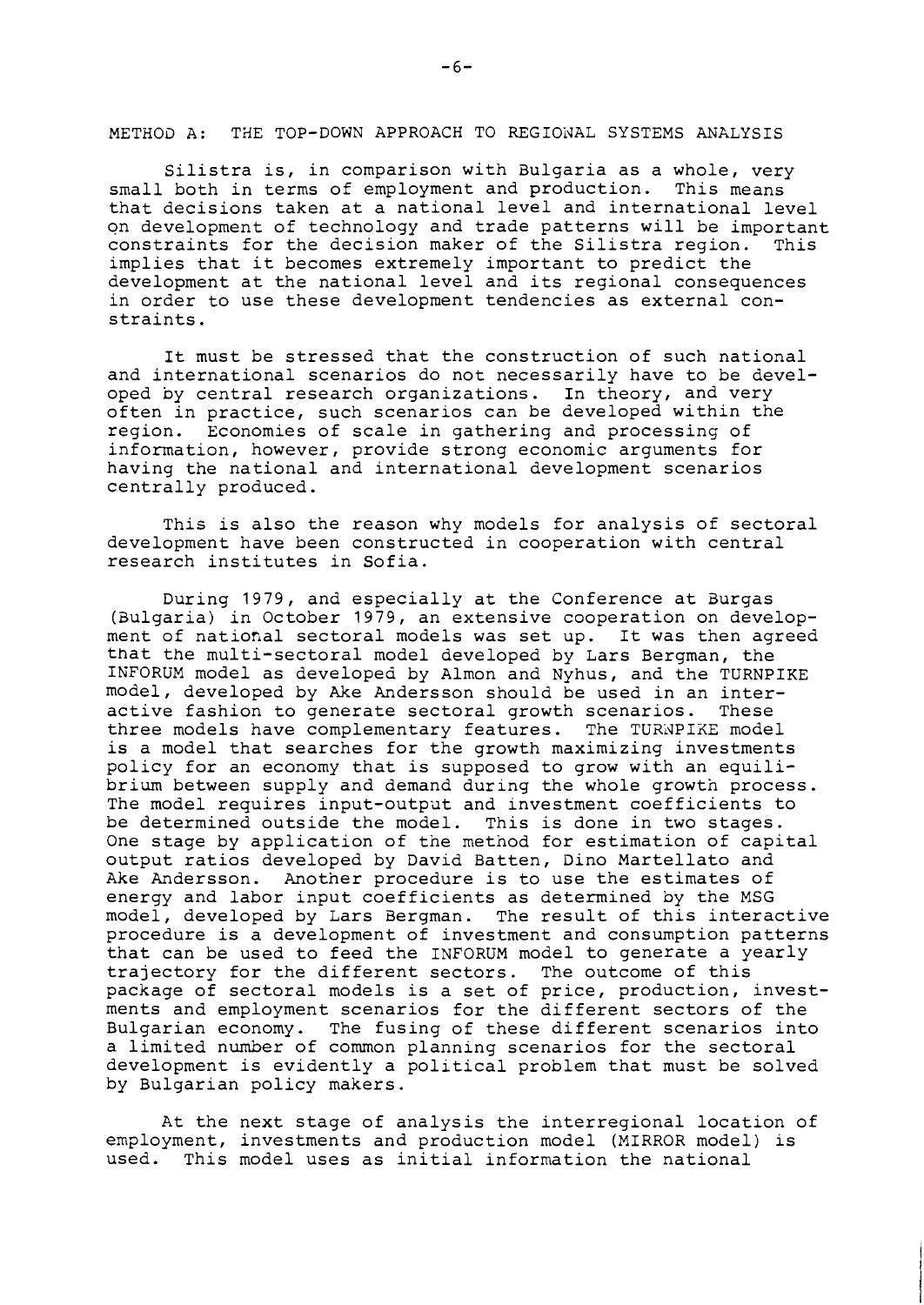sectoral scenarios as well as local information about the regional population growth and regional employment policy. The principle of minimum information gain is used and in this case means a minimum of reorganization.

The accepted growth scenarios in terms of sectoral production and investments can be used as constraints on the aggregated regional development in the 28 Bulgarian regions, of which the Silistra region is one. The population development as projected by the HSS model adapted to Bulgaria can give labor supply scenarios for the 28 regions. Sectoral, national production and regional employment scenarios are then used as constraints on the interregional location model. The natural inertia to relocation of production is then built into the goal function of the model. The essential idea is to search for a location of production that can fulfill the sectoral production goals and the regional employment goals together with sectoral and regional resource constraints while at the same time, minimizing the restructuring of the Bulgarian economy. With this formulation we hope to generate fast economic growth from full employment, realistic resource use with the minimum of institutional frictions in the regional economies.

The allocation of activities with the help of the MIRROR model created the basis for the next step: the analysis of intraregional problems. For this purpose a model for intraregionai dynamic location of indivisible units of production has been developed in cooperation with SDS. This model (often referred to as, MALTOS) allocates indivisible areas of land to the different production sectors over a discrete set of time periods.

This model is a multi-objective quadratic integer programming model with a set of different evaluation criteria:

- o investment, demolition and operating costs (linear);
- o accessibility of sectors of production and consumption to other activities and prelocated resources (quadratic) :
- o node congestion costs (quadratic); and
- o environmental synergism costs (quadratic).

In this model which can also be classified as a combinatorial synergistic design model, patterns of land use will be generated. Because of the non-convexity of this problem, the need for a large number of scenarios must be stressed more than in connection with any other model of this package. As a rule, we can expect to have many local optima, where each one of the local optima have fairly similar values of the goal function.

The results of MALToS can be used to generate constraints for land use in the more detailed analysis of service location, agriculture location, detailed industry location, transportation behavior, etc .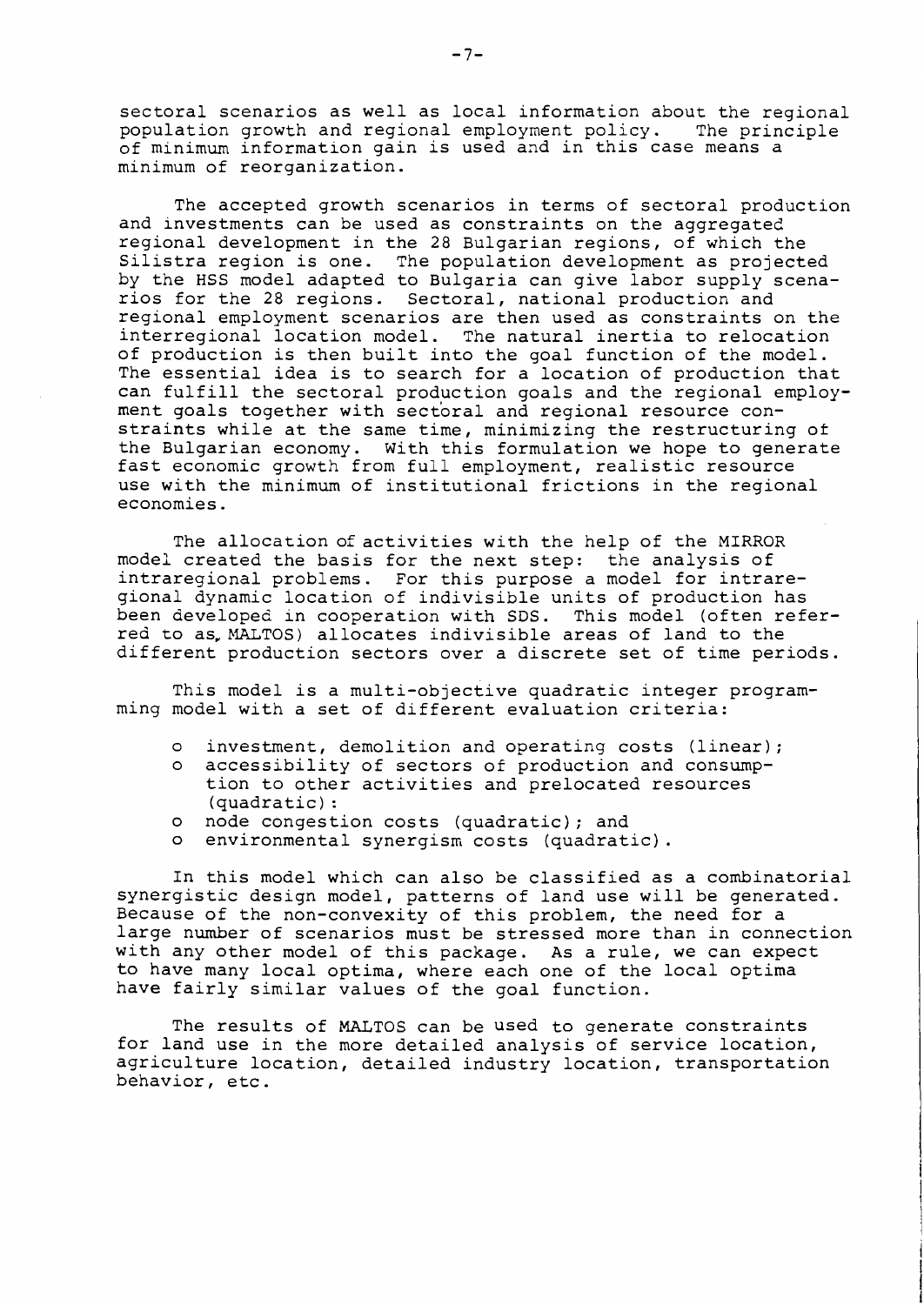

LEVEL



Analysis.

Results Obtained and Expected Activities

The models developed during 1978 and 1979 which are being transfered to Bulgaria are discussed in the following publications: WP-79-04, WP-79-9, WP-79-97, WP-79-111 (which refer to the MSG, INFORUM, TURNPIKE, MIRROR and MALTOS models). The work on their implementation in Bulgaria has begun, but it will be some time before results will be seen. The models on a national level will serve as scenario-producing for the Silistra case, as well as for other implementations as well. MIRROR and MALTOS are planned to be used in the framework of the Silistra Complex Project.

The main goal for the future is to gather initial information (by the Bulgarians) in order that the IIASA models should be made operational in Bulgaria (in this case IIASA scholars will be consulting in Bulgaria) and analyze the obtained results jointly. Work with realistic data will begin in the middle of 1980 and will go on for one year. The results of this work will be incorporated into the *Complex Project*.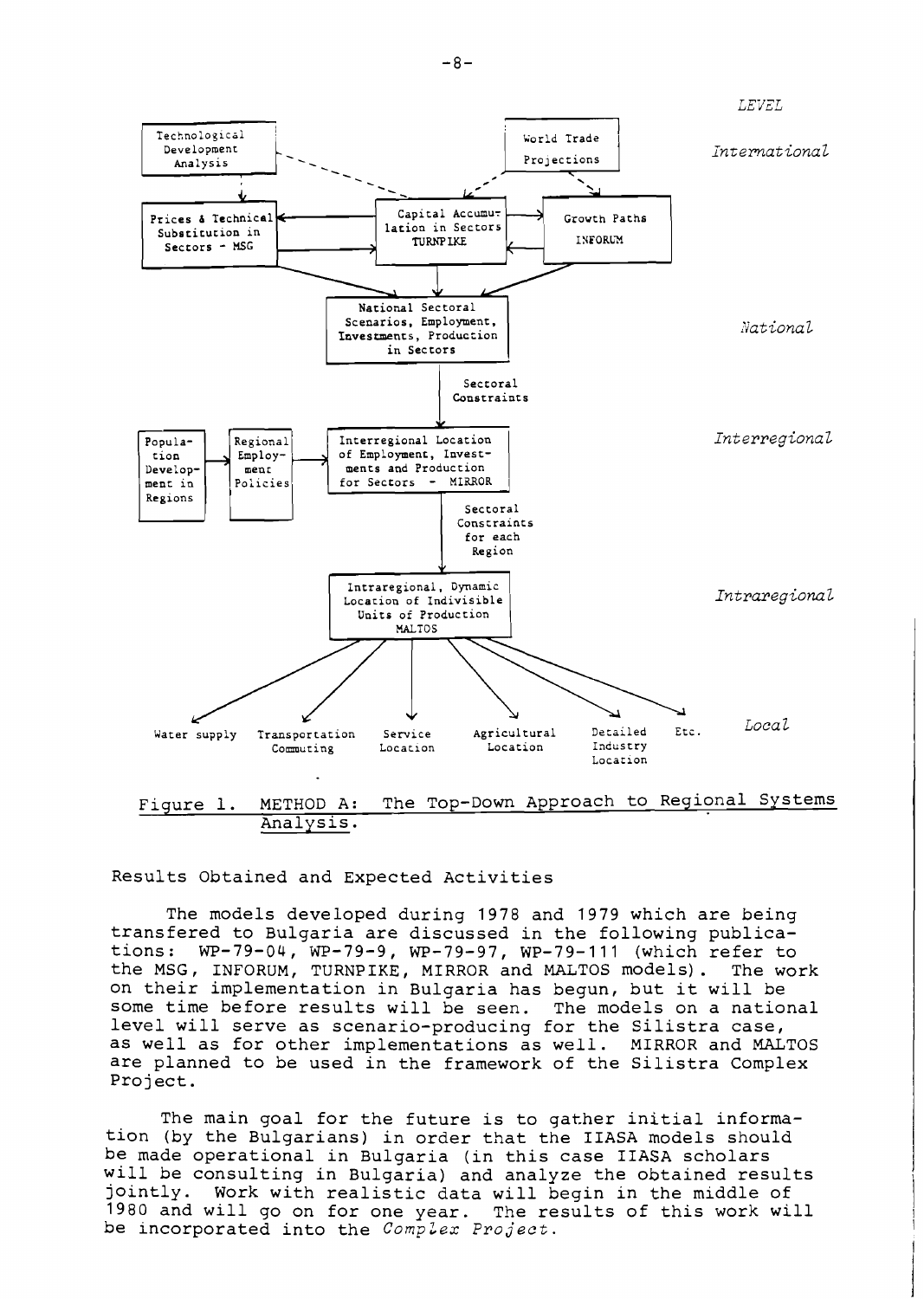METHOD B: THE BOTTOM-UP APPROACH TO REGIONAL SYSTEM ANALYSIS

This approach is based on the detailed description of the regional sectors of the economy where intrarregional problems are carefully examined and the coordination of the sectors will be done with respect to two overall resources: capital and labor force .

The general scheme of the system is shown in Figure 2. It includes the following models:

- 1. Generalized regional agricultural model (GRAM).<br>2. Generalized industrial growth and location mode
- 2. Generalized industrial growth and location model.<br>3. Regional transportation system model.
- **3.** Regional transportation system model.
- 
- 4. Regional water supply model.<br>5. Regional population and migr Regional population and migration model.



Figure 2. METHOD B: Bottom-Up Approach to Systems Analysis - First Version.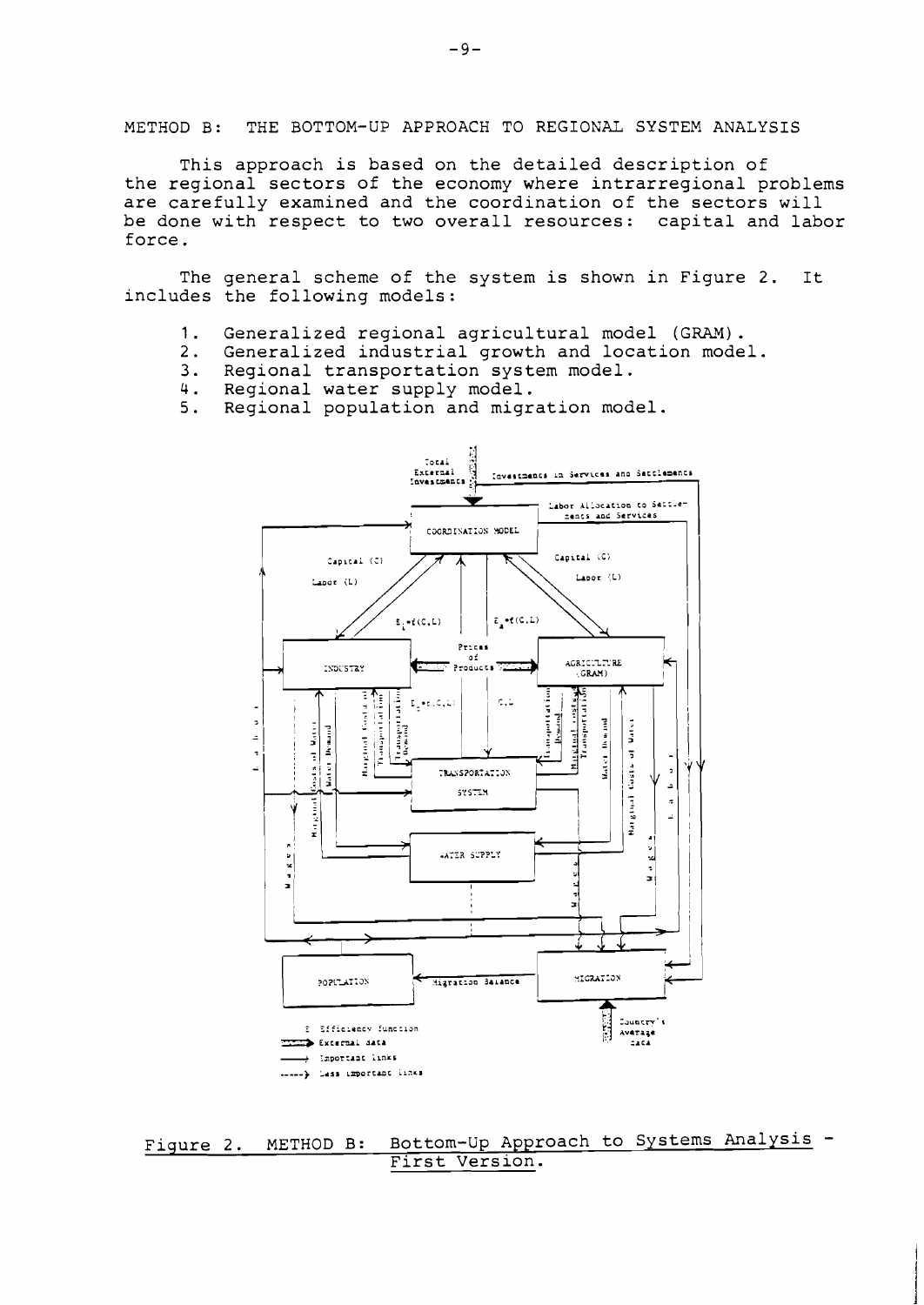The principal purpose of the GRAM model is to achieve results that can be used for the formation of policy regarding future regional agricultural specialization. GRAM is strictly limited to solving agricultural problems but must also be able to include all significant feedbacks and results from other subsystems, such as water, industry and labor.

Although GRAM is a detailed model, it is essentially intended as a general model and as such must describe a variety of agricultural and technological conditions; for example, all aspects of land use, all possibilities for land improvement, and alternative animal-feed compositions.

The main characteristics of regional agricultural development that are included in the model are:

- $$ regional agricultural specialization;
- crop and livestock production in disaggregated form;
- regional agricultural specialization;
- -- crop and livestock production in disaggregated form;
- $$ land-use problems, with reference to irrigation, drainage, the use of pastures, and so on;
- alternative animal-feed compositions  $- -$ (protein, rough and green forage, etc.) for balanced animal-feed rations;
- $$ crop-rotation conditions;
- -- possibilities for second crop productions; and
- availability of regional supplies of labor,  $-$ capital investments, fertilizers, water, etc.

Next to the detailed description of "technological"issues the possibility of multi-objective analysis is foreseen. The implementation of the model is relatively simple because of a special generator elaborated by William Orchard-Hays.

### The Regional Industrial Model

This model which is broad enough to cover many cases, was elaborated by a group of scholars in the Central Economic Mathematical Institute, Moscow.\* The model has the following features of specialization:

- 1. It can be used for a one-product system and also for a multi-product system. For the latter, several products have to be aggregated and all inputs and outputs should be calculated with respect to the unit of aggregate product.
- 2. For each location the appropriate capacity and the technology for the production unit can be chosen.
- 3. Transportable and non-transportable products can be included in models. The latter may refer to, for example, intermediate products that are used at the point of production.

\* Mednidski, V. (1978) Special Methods of Optimization Problem Solution. Nauka, Moscow (in Russian).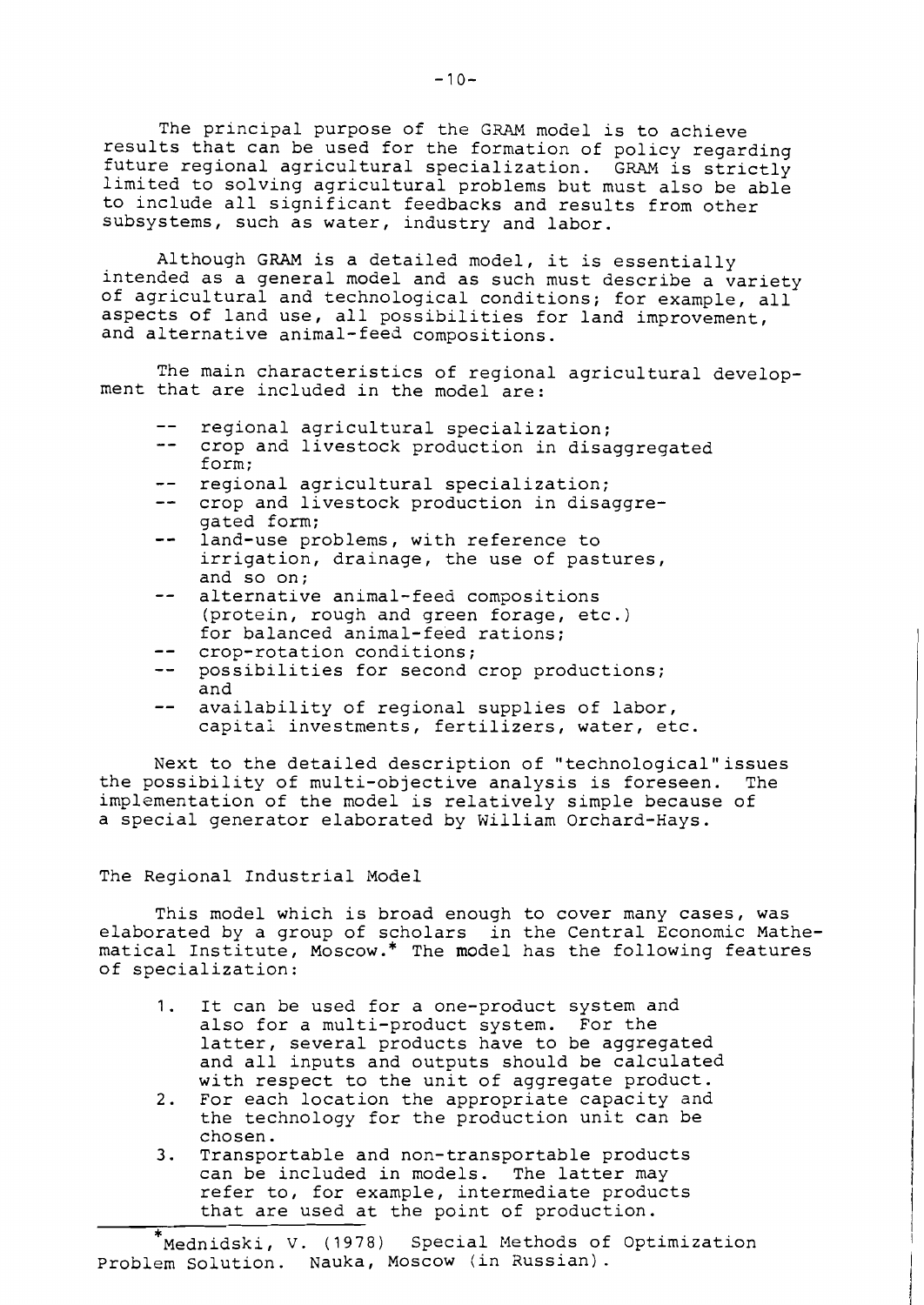- 4. Local demand, and also demand of other regions can be included in the model (this extraregional demand may be concentrated at points near the boundaries of the region under analysis
- 5. Elements of substitution in the process of produnction and consumption can be introduced.

What is most important is that the system has been created (which would otherwise require many person-years). The linkage between IIASA (Laxenburg) and Moscow by a special computer line makes this package of programs accessible.

Regional Transportation System Model

The transportation system model designed by B. Mihailov was built for all 6 possible transport modes, all 139 projected nodes of the region and 17 types of loads according to the current aggregation of the loads. For that purpose, a transportation network including the existing and possible transportation modes has been designed.

The model was solved in two versions: a linear and a more complicated non-linear version, each of them on two levels: for each mode of transport and for the regional transportation system as a whole (see Figure 3) .

At the level of each transportation mode in the region, a local optimization of development using an objective function of minimum total annual costs was performed in a way that for each possible set of traffic volumes, the optimal alternative to be included when optimizing development of the whole regional transportation system is identified. The chosen technological alternative belongs to a concrete traffic volume which is subject to distribution between the different transport modes at a regional level. Thus, the global optimization at a regional level was done on the basis of the preliminary optimization of individual transportation modes. Thus optimal development in a global sense is based on local efficiency. In this way, the minimum total costs for development of the regional transportation system were reached.

## Regional Water Supply Model

The work on the Silistra water supply modeling was carried out by V. Chernyatin (IIASA) in close cooperation with the Sofia Institute for Water Projects (SIWP). That is one reason why the main purpose of the mathematical modeling was achieved, i.e. to determine an optimal and practical design of a water supply system.

The Silistra water supply model was basically developed at IIASA in 1979. By definition it is a linear programming model. The output of the model is: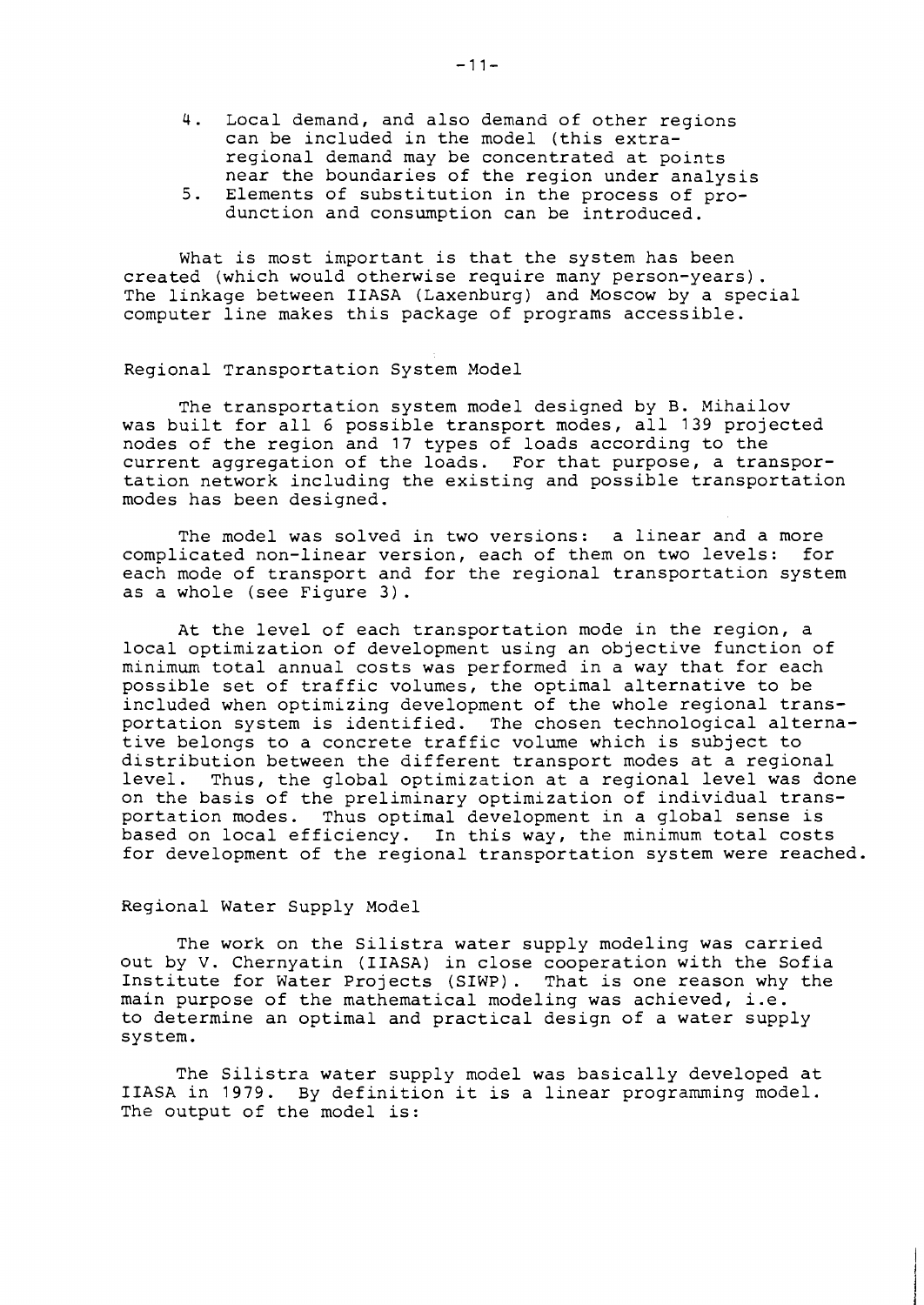- 1. Basic parameters of a water supply system; capacities of reservoirs and pumping stations, and discharge capacities of canals.
- 2. Within-year operational rules for all the water supply facilities.
- 3. Marginal costs (seasonal and mean-annual) of water for all considered areas.

In 1979 the Silistra water supply model was implemented on the computers in Pisa (IBM 365/170) and Sofia (ICL 1904). Being initially intended for Silistra, this model was generalized to cover the whole set of irrigation systems of the same type as "Silistra". The main elements of generalization here are:

- -- many water inputs to the water supply system can be handled as well as
- -- arbitrary configuration of the water supply system;
- -- possibility of simulation of stream flows with within-year regulation of water;
- -- possibility of physical connection with other water supply systems;
- -- possibility of simultaneous numerical analysis of a number of water supply systems.

Population and Migration Models

The following approaches have been used here: to implement the HSS methodology (A. Rogers, RR-79-18) on population growth and to combine this with the results of the A. Andersson and Philipov study of the Silistra region migration. This approach is based on the requirement to combine projections of future regional population growth (including fixed fertility and mortality rates) with the results of migration policy which can to some extent be controlled.

The methodology of regional population projection was successfully implemented by D. Philipov and B. Mihailov. At the same time, the Andersson/Philipov study has shown that a logit-type model can be used for interregional migration prediction. In this model, the following factors of migration are important: the relative size of local population, quality of local services, mean wage, dwellings per person, distance from the capital.

A combination of these two models seems to be promising for local labor forecasts.

# Results Obtained and Expected Activities

Four models of the "bottom-up" approach have now been applied to the Silistra case study: The water supply, GRAM, Transportation System, and Population and Migration models. The water supply model was not only run with real data, but important proposals were made to the Water Project Institute in Sofia about changes of the projected water supply system. These changes led to significant economic savings for the Bulgarians.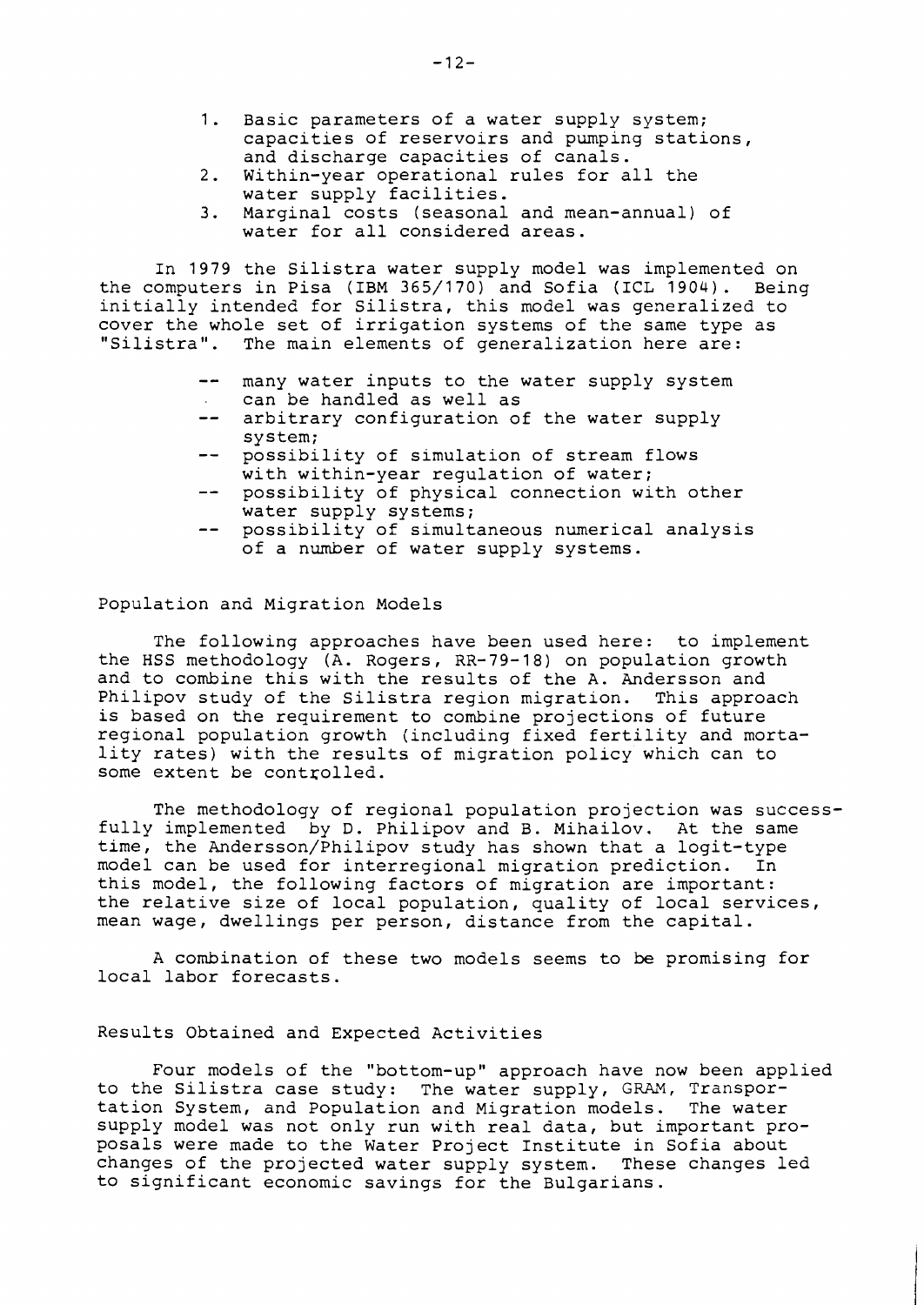The GRAM model was generated at IIASA and is now being run in Sofia. The models of population and migration were tested with real data; first results have also been obtained using the regional transportation model.

The task for the future is twofold:

- 1. To obtain realistic results for every single model (to complete the calculations on GRAM, on the migration and transportation models).
- 2. Following the completion of the separate models, to include these into one system and to verify their practical usefulness; firstly for the simplified example, then for a full-fledged analysis of the Silistra case (completion date: 1981).

## EFFORTS REQUIRED

The work at IIASA on the system of models for the Silistra region contributed to some extent to the decision of the Bulgarian government to approve a Complex Project for the development of this region. This Project includes more aspects than our work on the system of models: a social development project, a cultural project, an education project, etc., which makes the work at IIASA on the system of models even more important and necessary as a part of a general system for regional planning.

At present, the work onthe system of models serves as a basis for the elaboration of the Complex Project. In this respect we have to collaborate with almost all of the 34 scientific and project groups in Bulgaria who work according to the accepted Coordinative Program.

In accordance with the joint working plan with Bulgaria, the following models are being worked on at IIASA: GRAM, population and migration, industry, transportation system, water resources, and health care models and the hierarchical reglonal system of models, described above. In this work, one scientist within the Regional Development Task is fully engaged and three scientists are working on these part time. Several scholars from other groups (SDS, HSS) are also participating in this work.

Takinq into account the crucial staqe of our work, where more intensive IIASA participation is needed for the adjustment of the individual models to the system of models (for the testing of the individual as well as the system of models, for the strengthening of the coordinative work with the Bulgarian scientists in Bulgaria) the level of involvement in 1980 should not decrease from that in 1979.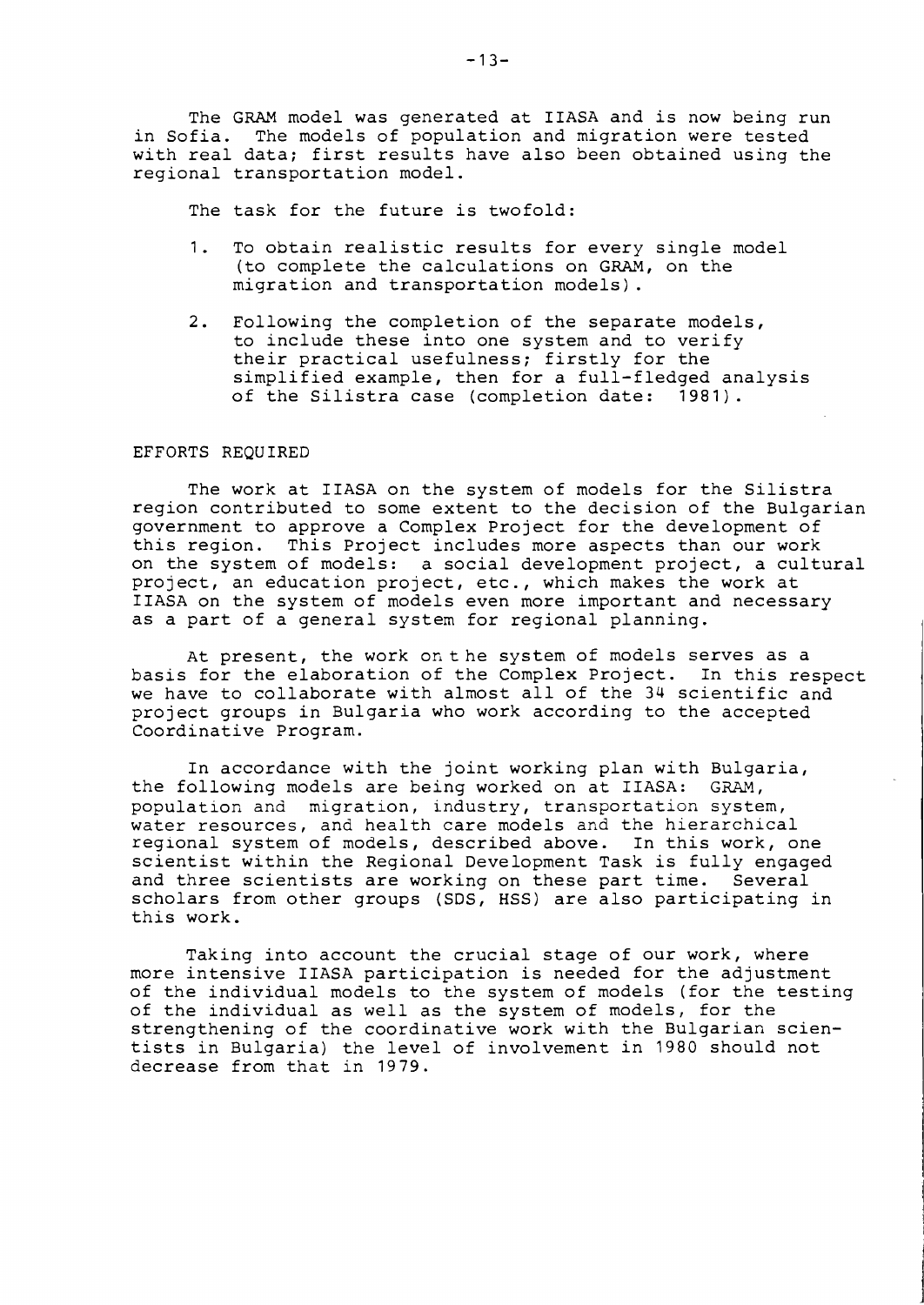### COLLABORATIONS

We work directly with the following Bulgarian institutions:

- 1. Institute for Social Management (the coordinating institute) Pionerski Put 21, Sofia.
- 2. Complex Research Design Institute for Territorial Development, Urbanization and Architecture (KNIPITUGA) Rakovsky 134, Sofia.
- 3. Institute for Complex Transportation Problems Ministry of Transport Levski 9, Sofia.
- 4. Bulgarian Academy of Sciences, Institute for Technical Cybernetics Acad. G. Bontschev street, Block IV, V Floor, Sofia.
- 5. Scientific Institute for Social Hygiene and Health Care Organization Dimitar Nestrorov street 15, Sofia.
- 6. ISA "Agrocomplekt" of the Ministry of Agriculture and Food Industry Sof ia.
- **7.** Bulgarian Academy of Sciences, Scientific Coordination Center for Environmental Protection Gargarin street 2, Sofia.
- 8. Institute of Agriculture, Economy and Organization Ministry of Agriculture Sofia.
- 9. Computer Information Center, Ministry of Agriculture Sofia.
- 10. Scientific Sesearch Institute for Territorial Planning State Planning Committee Sofia.
- 11. Economic University "Karl Marx", Laboratory for Demogaphic Investigations Sofia.
- 12. State Planning Committee Sofia.
- 13. Research Institute for Construction Sofia.
- 14. Institute for Water Projects Sofia.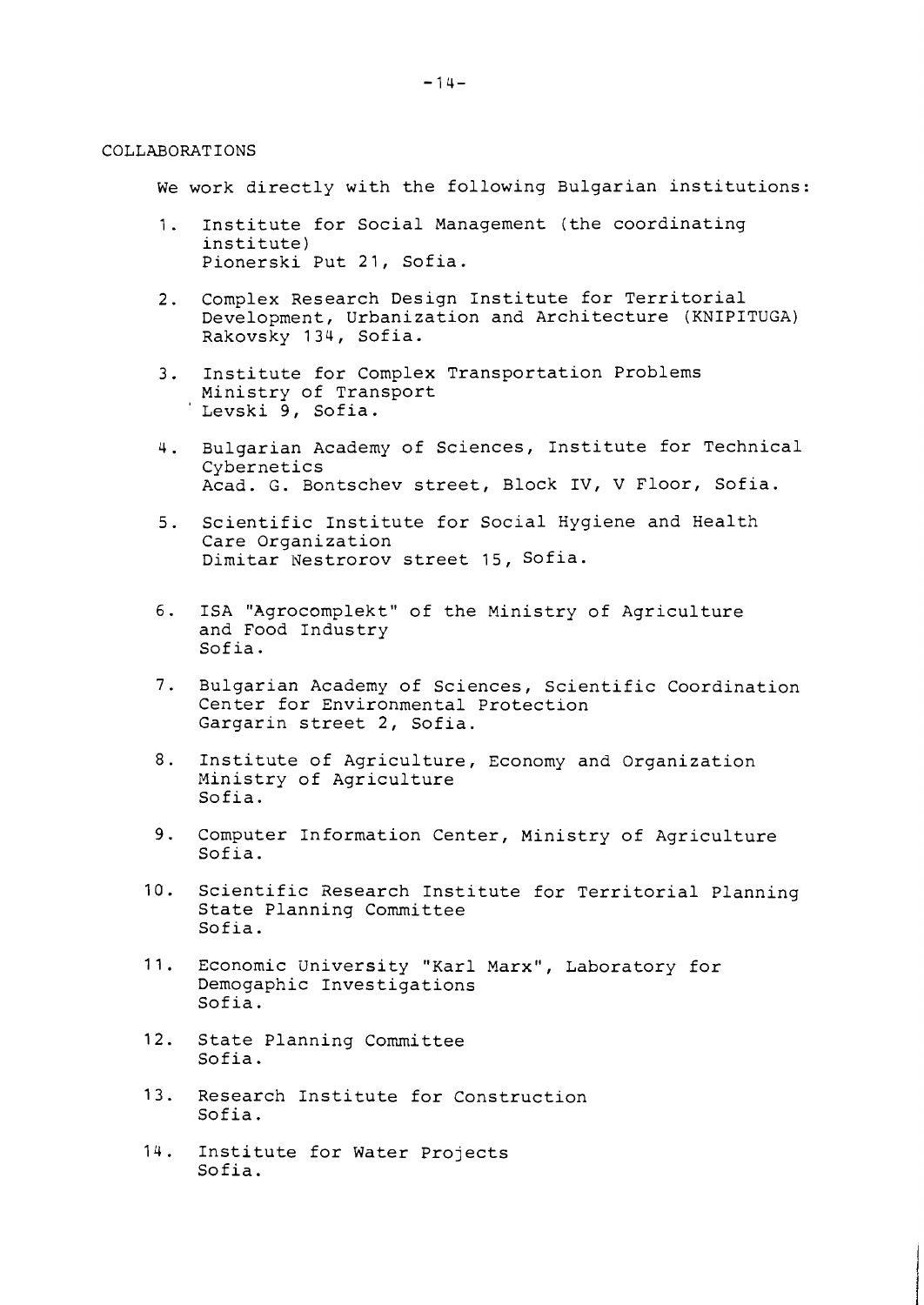These institutes, jointly with the Silistra region authorities, are responsible for the preparation of information, model implementation and assessment of results (this is done jointly with the IIASA Regional Development Task).

Our Bulgarian counterparts depend on the kinds of output we produce. Three types of results are expected:

- -- educational:
- -- methodological; and
- -- qualitative and quantitative policy recommen recommendations.

The first type of output is rather advanced: a number of models were elaborated at IIASA and transfered to Bulgaria and the meeting in Burgas (October 1979) was devoted to this. One of the models (water supply) was not only transfered to Bulgaria but special guidance for users was also prepared.

The methodological work is more important for high level policy makers in Bulgaria. We believe that some of our findings could be used by the following bodies:

- State Council of the People's Republic of Bulgaria (in particular, the Council of Management--Chairman: Prof. Emil Christov), supervising the work on the Silistra Complex Project;
- National Committee for Applied Systems Analysis and Management (Chairman: Prof. David Davidov), the main coordinator between IIASA and Bulgaria; develops and approves the research plans of all research institutes and approves their budgets;
- State Planning Committee (Deputy Chairman: Prof. Naidenov); in relation with its Institute for Territorial Planning working directly on the territorial distriburion of the production of social activities;
- Institute for Social Management (Director: Prof. Nicolov), main coordinative institute for all Bulgarian research and project institutes concerning both the Complex Project and the system of models for the Silistra Silistra region.

The third group of output (qualitative and quantitative policy recommendations) are very important, firstly for our main partner (the Silistra authority) :

Country People's Council of the Silistra Region (Chairman: D. Mihailov), the main user of the Complex Project and of the regional system of models provides all necessary data.